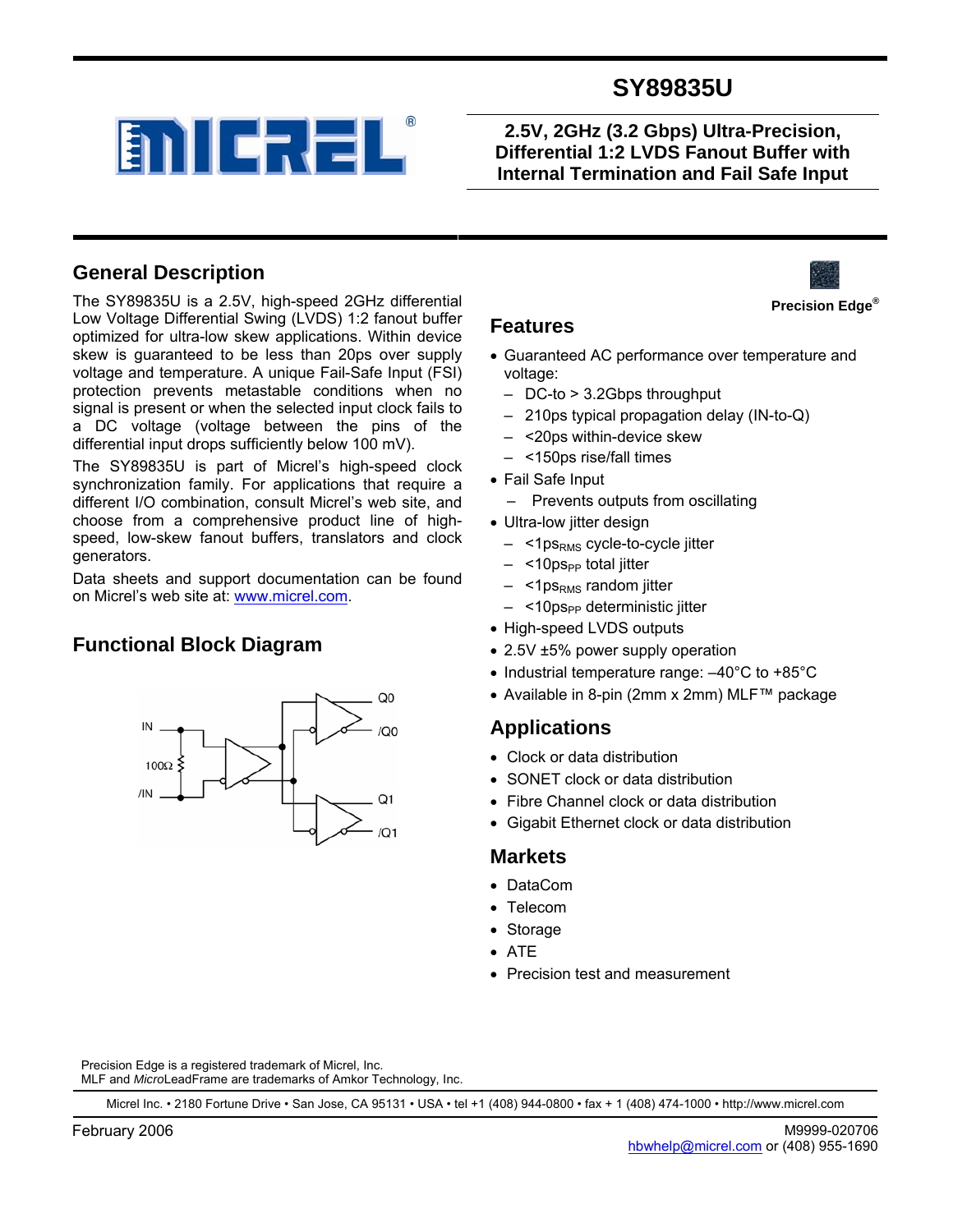# **Ordering Information(1)**

| <b>Part Number</b> | Package<br>Type | Operating<br>Range | <b>Package Marking</b>                 | Lead<br><b>Finish</b> |
|--------------------|-----------------|--------------------|----------------------------------------|-----------------------|
| SY89835UMG         | MLF-8           | Industrial         | 835 with Pb-Free<br>bar-line indicator | NiPdAu<br>Pb-Free     |
| SY89835UMGTR(2)    | MLF-8           | Industrial         | 835 with Pb-Free<br>bar-line indicator | NiPdAu<br>Pb-Free     |

**Notes:**

1. Contact factory for die availability. Dice are guaranteed at TA = 25°C, DC Electricals only.

2. Tape and Reel.

# **Pin Configuration**



**8-Pin MLF™ (MLF-8)**

### **Pin Description**

| <b>Pin Number</b> | <b>Pin Name</b>    | <b>Pin Function</b>                                                                                                                                                                                                                                                                                                                                                                                                                                                                                                                                 |
|-------------------|--------------------|-----------------------------------------------------------------------------------------------------------------------------------------------------------------------------------------------------------------------------------------------------------------------------------------------------------------------------------------------------------------------------------------------------------------------------------------------------------------------------------------------------------------------------------------------------|
|                   | VCC                | Positive Power Supply: Bypass with 0.1µF//0.01µF low ESR capacitor and place as<br>close to VCC pin as possible. Power supply tolerance is ±5%.                                                                                                                                                                                                                                                                                                                                                                                                     |
| 2, 3              | $IN.$ / $IN$       | Differential Inputs: This input pair is the differential signal input to the device. Input<br>accepts DC-Coupled differential signals as small as $100 \text{mV}$ (200 $\text{mV}_{PP}$ ). The input is<br>internally terminated with 100 $\Omega$ between IN and /IN. If the input swing falls below a<br>certain threshold (typically 30mV), the Fail Safe Input (FSI) feature will guarantee a<br>stable output by latching the output to its last valid state. Please refer to the "Input"<br>Interface Applications" section for more details. |
| 4                 | <b>GND</b>         | Ground. GND pins and exposed pad must be connected to the most negative<br>potential of the device ground.                                                                                                                                                                                                                                                                                                                                                                                                                                          |
| 5, 6<br>7.8       | /Q1. Q1<br>/Q0, Q0 | Differential Outputs (LVDS): Normally terminated with 100 $\Omega$ across the pair (Q, /Q).<br>See "LVDS Outputs" section, Figure 2a.                                                                                                                                                                                                                                                                                                                                                                                                               |

### **Truth Table**

| IN | /IN | e. | <br>Q |
|----|-----|----|-------|
|    |     |    |       |
|    |     |    |       |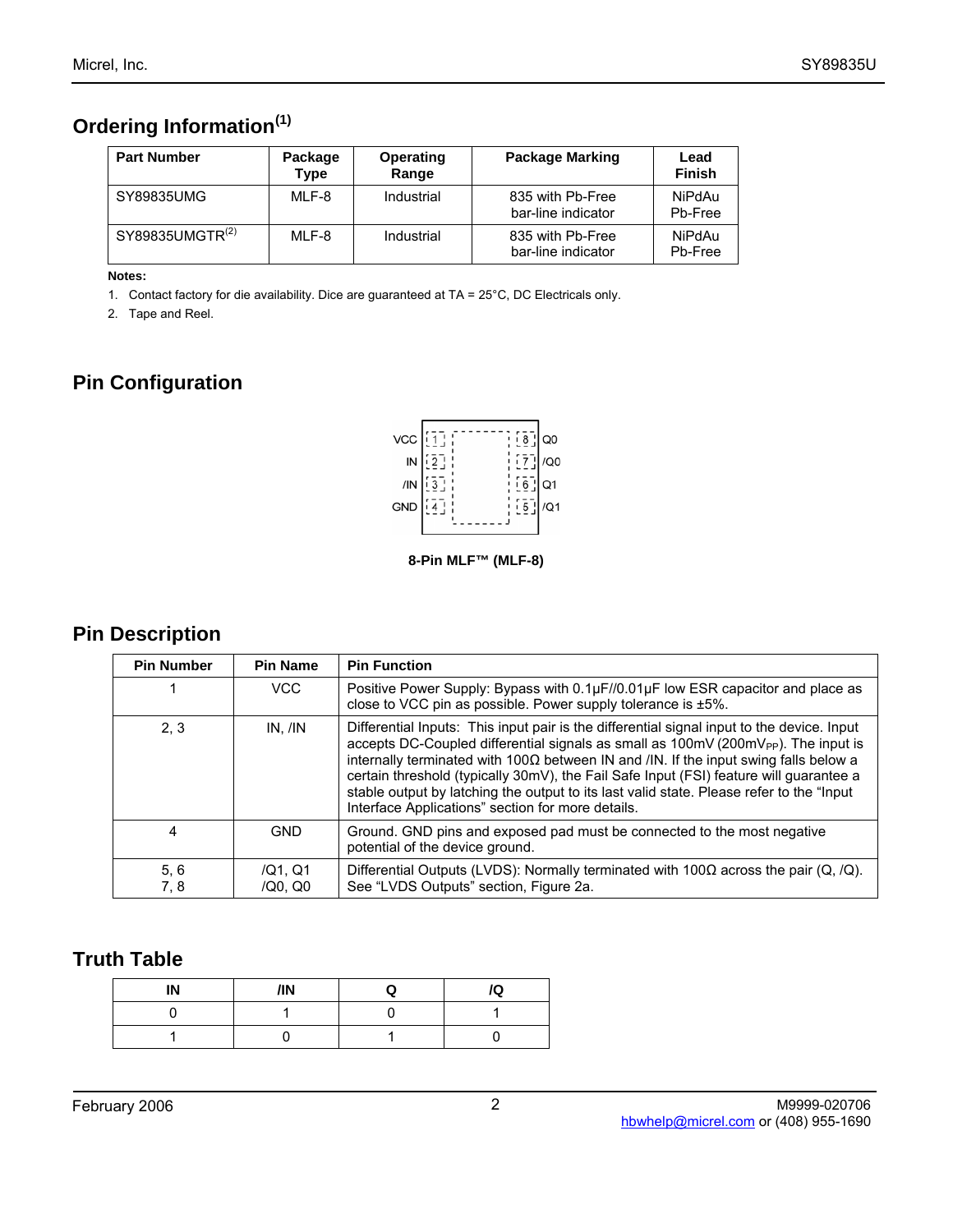### **Absolute Maximum Ratings(1)**

| <b>Input Current</b>                       |  |
|--------------------------------------------|--|
| Source or Sink Current on (IN, /IN) ±50mA  |  |
| Lead Temperature (soldering, 20sec.) 260°C |  |

Storage Temperature (Ts) ....................–65°C to +150°C

## **DC Electrical Characteristics(4)**

 $T_{\text{A}}$  =  $-40^{\circ}$ C to +85 $^{\circ}$ C, unless otherwise stated.

## **Operating Ratings(2)**

| Supply Voltage (V <sub>IN</sub> ) +2.375V to +2.635V |  |
|------------------------------------------------------|--|
| Ambient Temperature $(T_A)$ -40°C to +85°C           |  |
| Package Thermal Resistance <sup>(3)</sup>            |  |
| MI F™                                                |  |
|                                                      |  |
|                                                      |  |

| Symbol                | <b>Parameter</b>                                    | <b>Condition</b>              | <b>Min</b>   | <b>Typ</b> | Max          | <b>Units</b> |
|-----------------------|-----------------------------------------------------|-------------------------------|--------------|------------|--------------|--------------|
| $V_{\rm CC}$          | Power Supply Voltage Range                          |                               | 2.375        | 2.5        | 2.625        | $\vee$       |
| $_{\rm lcc}$          | Power Supply Current                                | No load, max. V <sub>cc</sub> |              | 50         | 70           | mA           |
| R <sub>DIFF IN</sub>  | Differential Input Resistance<br>$(IN-to-/IN)$      |                               | 90           | 100        | 110          | Ω            |
| V <sub>IH</sub>       | Input HIGH Voltage<br>(IN, /IN)                     |                               | 1.2          |            | $V_{\rm CC}$ | $\vee$       |
| $V_{IL}$              | Input LOW Voltage<br>(IN, /IN)                      |                               | $\mathbf{0}$ |            | $VIH-0.1$    | $\vee$       |
| $V_{IN}$              | Input Voltage Swing<br>(IN, /IN)                    | see Figure 2c                 | 0.1          |            | $V_{\rm CC}$ | $\vee$       |
| $V_{\text{DIFF\_IN}}$ | Differential Input Voltage Swing<br>$( IN - /IN )$  | see Figure 2d                 | 0.2          |            |              | $\vee$       |
| $V_{IN}$ FSI          | Input Voltage Threshold that<br><b>Triggers FSI</b> |                               |              | 30         | 100          | mV           |

## **LVDS Outputs DC Electrical Characteristics(4)**

 $V_{CC}$  = +2.5V ±5%, R<sub>L</sub> = 100Ω across the outputs; T<sub>A</sub> = -40°C to +85°C, unless otherwise stated.

| Symbol                    | <b>Parameter</b>                  | <b>Condition</b> | Min   | Typ  | Max   | Units |
|---------------------------|-----------------------------------|------------------|-------|------|-------|-------|
| $V_{\rm OUT}$             | Output Voltage Swing              | See Figure 2c    | 250   | 325  |       | mV    |
| VDIFF OUT                 | Differential Output Voltage Swing | See Figure 2d    | 500   | 650  |       | mV    |
| $V_{OCM}$                 | Output Common Mode Voltage        |                  | 1.125 | 1.20 | 1.275 |       |
| $\Delta V$ <sub>OCM</sub> | Change in Common Mode<br>Voltage  |                  | $-50$ |      | 50    | mV    |

**Notes:** 

1. Permanent device damage may occur if absolute maximum ratings are exceeded. This is a stress rating only and functional operation is not implied at conditions other than those detailed in the operational sections of this data sheet. Exposure to absolute maximum ratings conditions for extended periods may affect device reliability.

- 2. The data sheet limits are not guaranteed if the device is operated beyond the operating ratings.
- 3. Package thermal resistance assumes exposed pad is soldered (or equivalent) to the device's most negative potential on the PCB.  $\psi_{JB}$  and  $\theta_{JA}$ values are determined for a 4-layer board in still-air number, unless otherwise stated.
- 4. The circuit is designed to meet the DC specifications shown in the above table after thermal equilibrium has been established.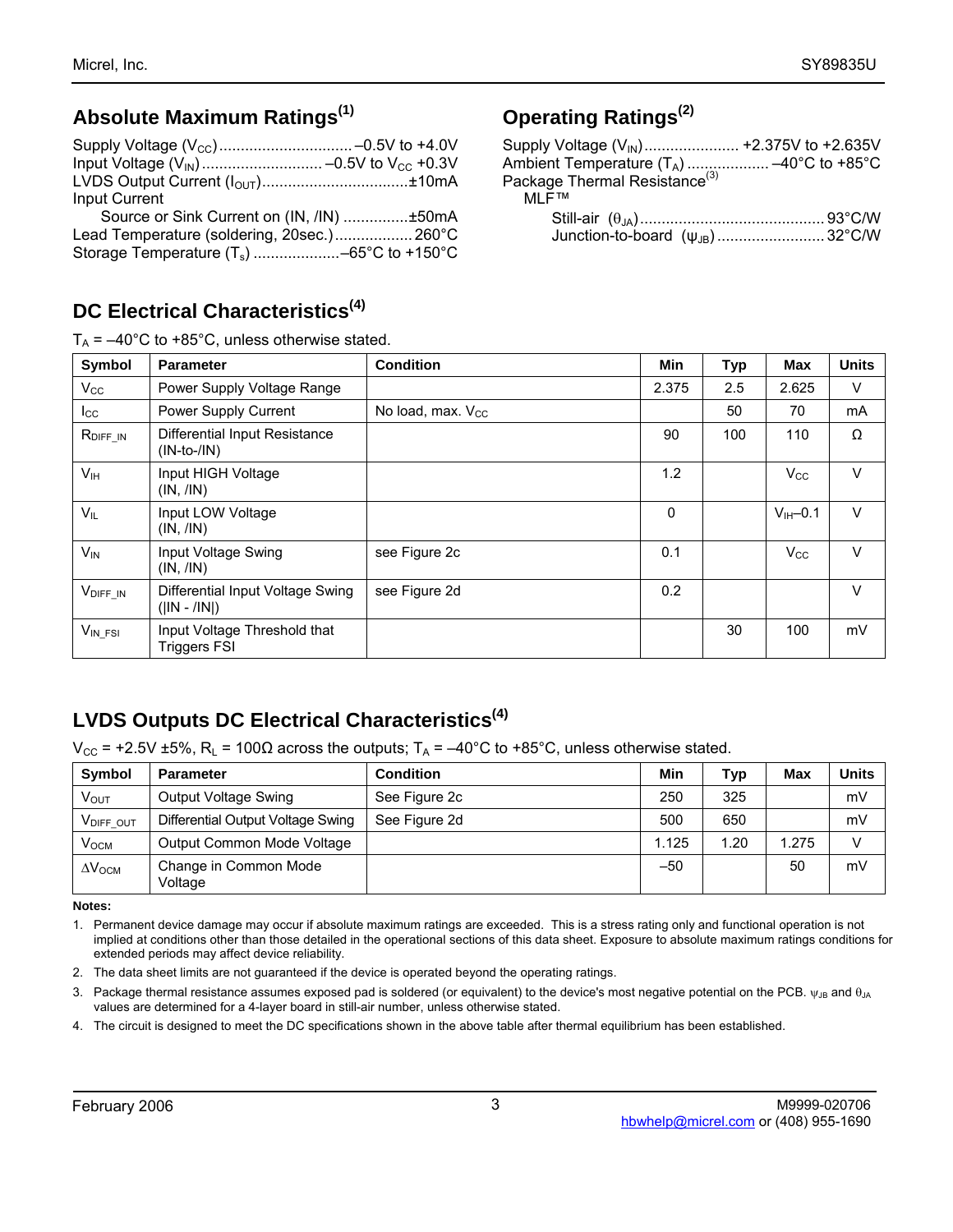# **AC Electrical Characteristics(5)**

 $V_{CC}$  = +2.5V ±5%, R<sub>L</sub> = 100Ω across the outputs; T<sub>A</sub> = -40°C to +85°C, unless otherwise stated.

| Symbol              | <b>Parameter</b>                                           | <b>Condition</b>                     | <b>Min</b> | <b>Typ</b> | Max | <b>Units</b>           |
|---------------------|------------------------------------------------------------|--------------------------------------|------------|------------|-----|------------------------|
| $f_{MAX}$           | Maximum Frequency                                          | $V_{OUT}$ > 200mV<br><b>NRZ</b> Data | 3.2        |            |     | Gbps                   |
|                     |                                                            | Clock                                | 2.0        | 3.0        |     | GHz                    |
| t <sub>PD</sub>     | Propagation Delay<br>$IN-to-Q$                             | VIN: 100mV-200mV                     | 150        | 300        | 500 | ps                     |
|                     |                                                            | $> 200$ mV                           | 100        | 210        | 400 |                        |
| tskew               | <b>Within Device Skew</b>                                  | Note 6                               |            | 5          | 20  | ps                     |
|                     | Part-to-Part Skew                                          | Note 7                               |            |            | 200 | ps                     |
| t <sub>Jitter</sub> | Random Jitter<br>Data                                      | Note 8                               |            |            |     | <b>PSRMS</b>           |
|                     | Deterministic Jitter                                       | Note 9                               |            |            | 10  | <b>pS<sub>PP</sub></b> |
|                     | Clock<br>Cycle-to-Cycle Jitter                             | Note 10                              |            |            | 1   | <b>PSRMS</b>           |
|                     | <b>Total Jitter</b>                                        | Note 11                              |            |            | 10  | <b>pS<sub>PP</sub></b> |
| $t_r$ , $t_f$       | <b>Output Rise/Fall Times</b><br>$(20\% \text{ to } 80\%)$ | At full output swing.                | 40         | 75         | 150 | ps                     |
|                     | Duty Cycle                                                 | Differential I/O                     | 47         |            | 53  | $\%$                   |

#### **Notes:**

5. High-frequency AC parameters are guaranteed by design and characterization.

6. Within device skew is measured between two different outputs under identical input transitions.

7. Part-to-part skew is defined for two parts with identical power supply voltages at the same temperature and no skew at the edges at the respective inputs.

8. Random jitter is measured with a K28.7 pattern, measured at  $\leq f_{\text{MAX}}$ .

9. Deterministic jitter is measured at 2.5Gbps with both K28.5 and  $2^{23}$ –1 PRBS pattern.

10. Cycle-to-cycle jitter definition: the variation period between adjacent cycles over a random sample of adjacent cycle pairs.  $t_{\text{JITTER\_CC}} = T_n - T_{n+1}$ , where T is the time between rising edges of the output signal.

11. Total jitter definition: with an ideal clock input frequency of ≤  $f_{MAX}$  (device), no more than one output edge in 10<sup>12</sup> output edges will deviate by more than the specified peak-to-peak jitter value.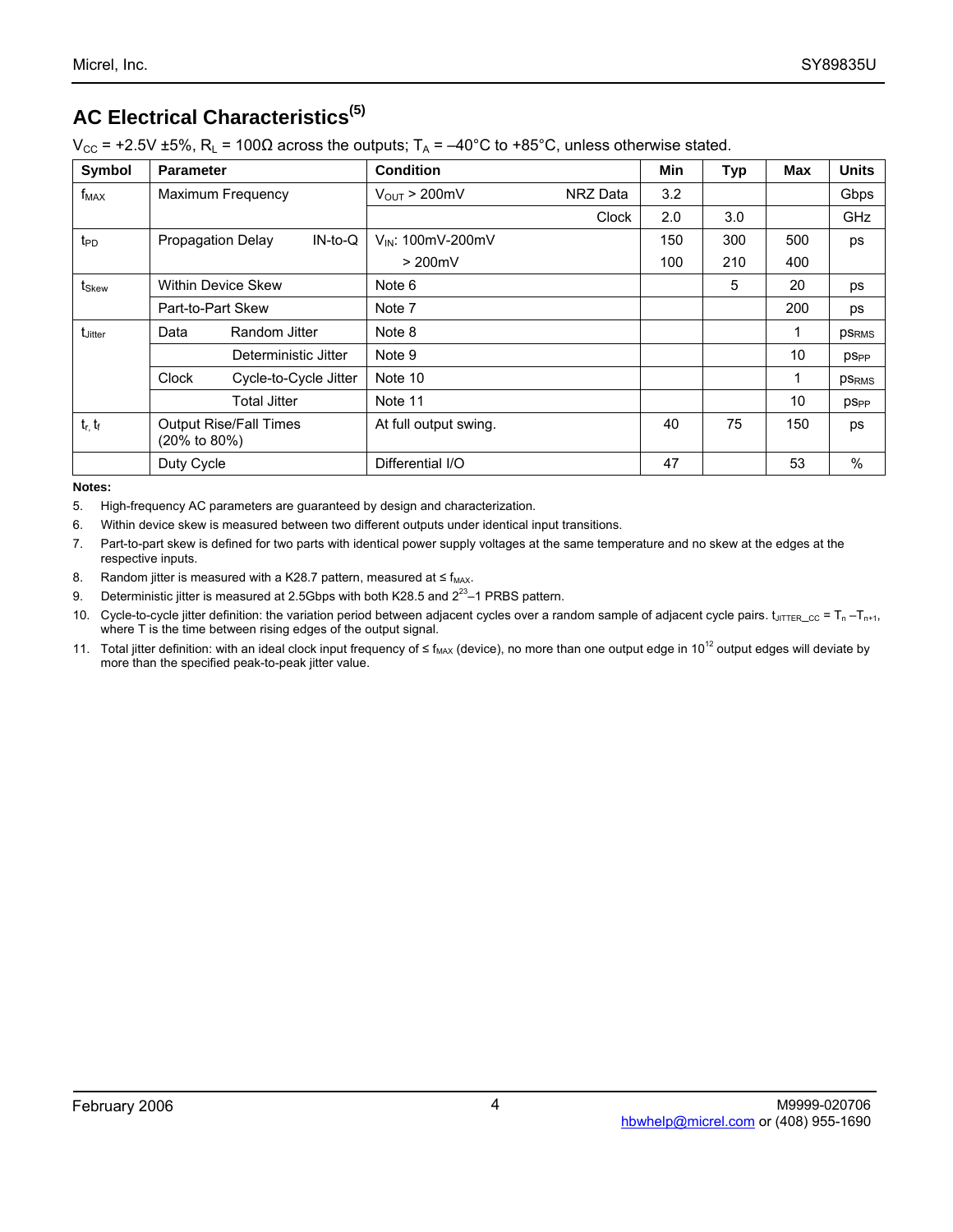### **Functional Description**

#### **Fail-Safe Input (FSI)**

The input includes a special failsafe circuit to sense the amplitude of the input signal and to latch the outputs when there is no input signal present, or when the amplitude of the input signal drops sufficiently below  $100mV_{PK}$  (200mV<sub>PP</sub>).

#### **Input Clock Failure Case**

If the input clock fails to a floating, static, or extremely low signal swing, the FSI function will eliminate a metastable condition and guarantee a stable output signal. No ringing and no undetermined state will occur at the output under these conditions.

Please note that the FSI function will not prevent duty cycle distortion in case of a slowly deteriorating (but still toggling) input signal. Due to the FSI function, the propagation delay will depend upon the rise and fall time of the input signal and on its amplitude. Refer to "Typical Operating Characteristics" for detailed information.



# **Timing Diagrams**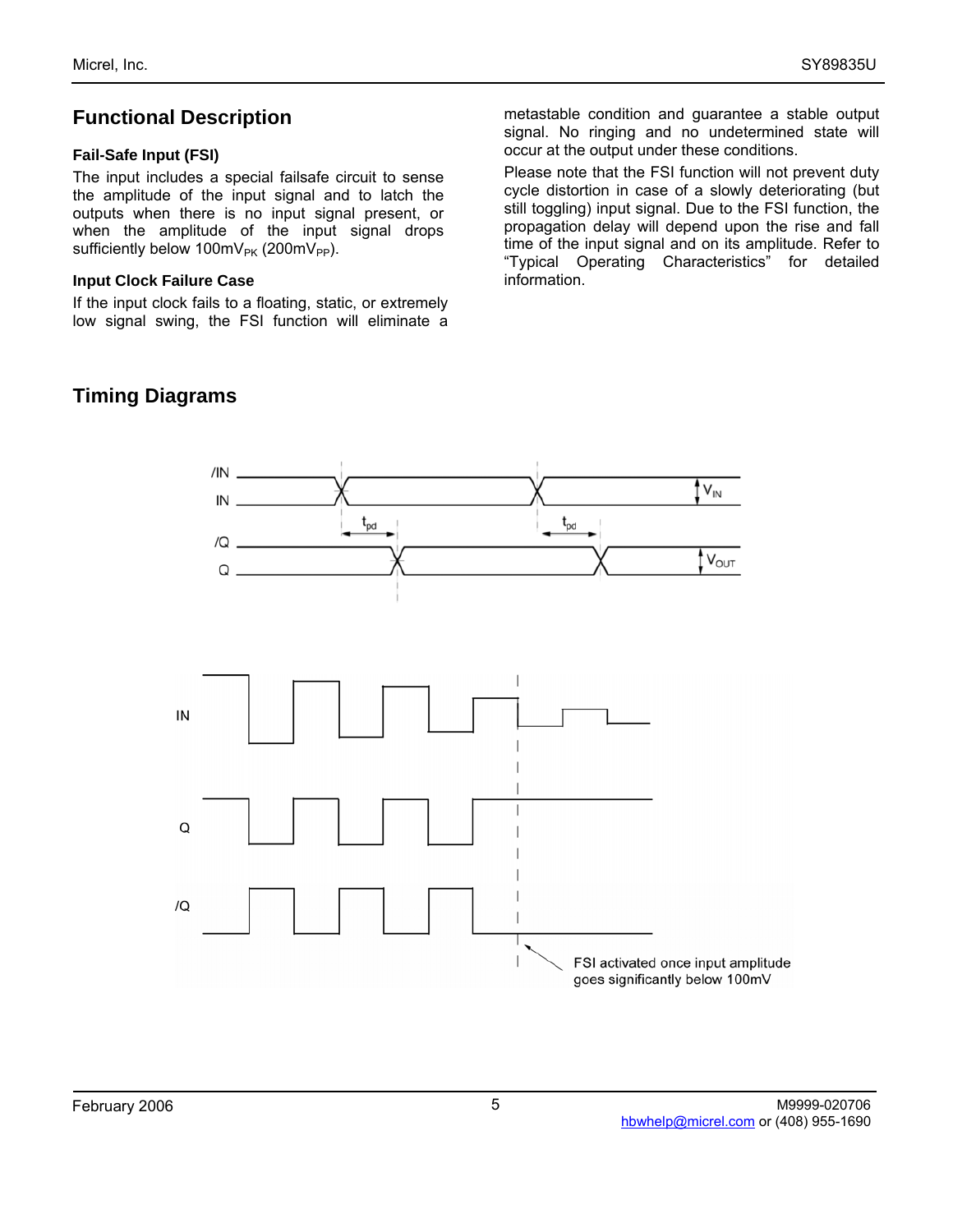#### **Typical Characteristics**

 $V_{CC}$  = 2.5V, GND = 0V, V<sub>IN</sub> = 100mV, R<sub>L</sub> = 100Ω across the outputs, T<sub>A</sub> = 25°C, unless otherwise stated.



 $\circ$ 

400 200

600

INPUT RISE/FALL TIME (ps)

000 **200** 

800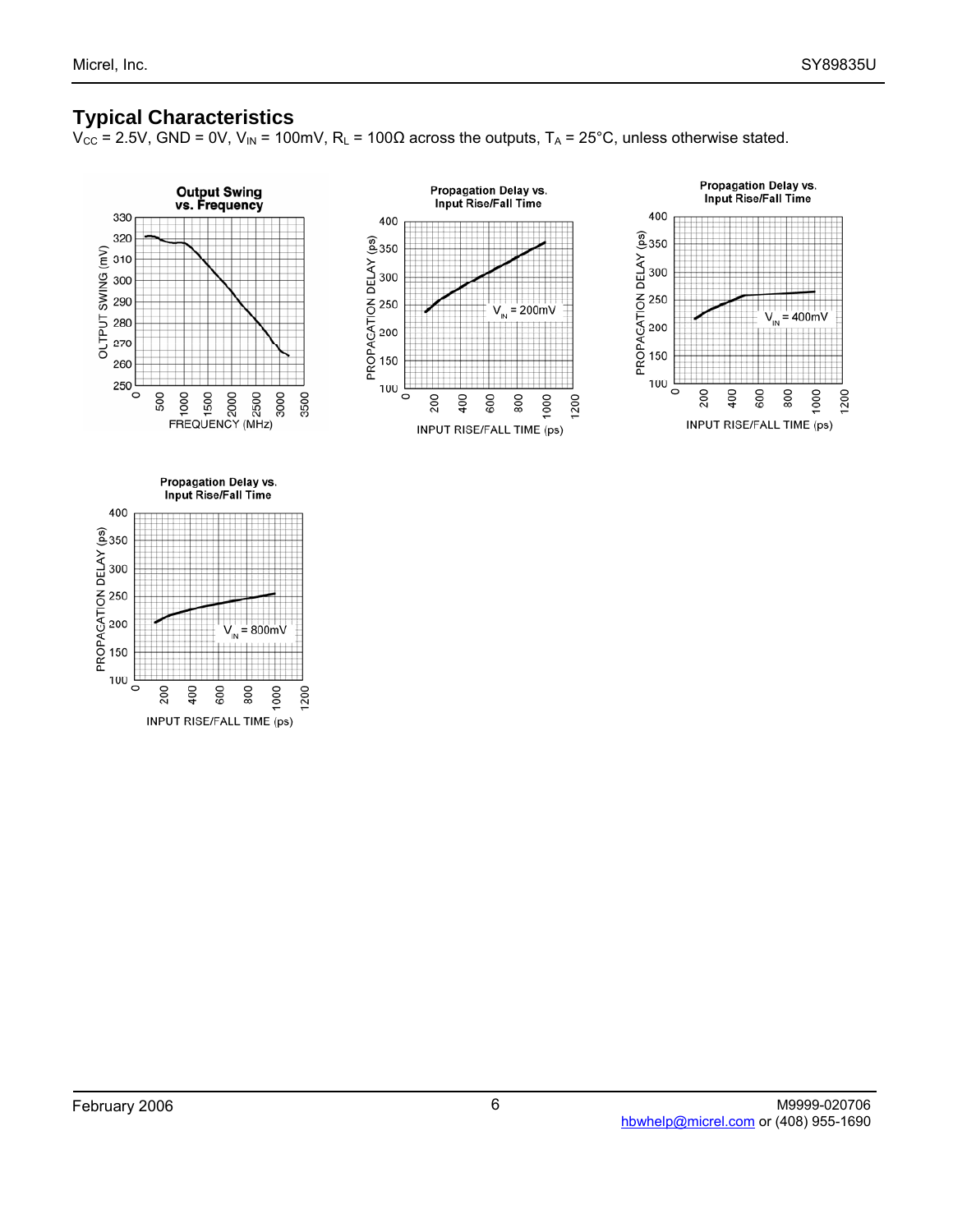## **Functional Characteristics**

 $V_{CC}$  = 2.5V, GND = 0V, V<sub>IN</sub> = 100mV, R<sub>L</sub> = 100Ω across the outputs, T<sub>A</sub> = 25°C, unless otherwise stated.



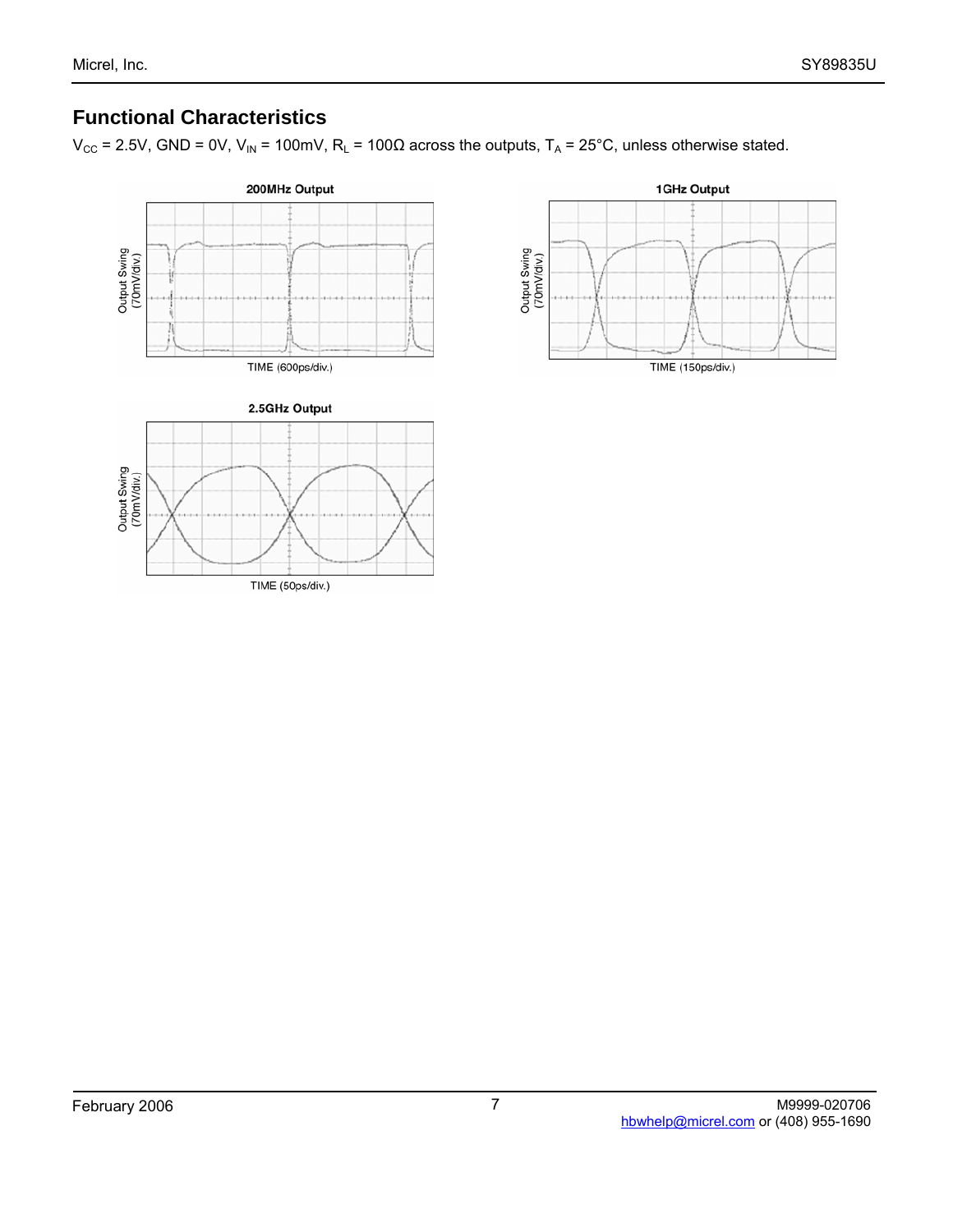## **Input Stage**



**Figure 1. Simplified Differential Input Buffer** 

## **LVDS Outputs**

LVDS specifies a small swing of 325mV typical, on a nominal 1.20V common mode above ground. The common mode voltage has tight limits to permit large variations in ground noise between an LVDS driver and receiver. These outputs can drive AC- or DCcoupled differential signals.

The SY89835U can drive long lengths of coaxial cables and FR4 traces. Table 1 below shows typical lengths of cables driven at different clock and data rates.

| Clock/Data<br>Rate | <b>Coaxial Cable</b><br>Length $(1)$ | <b>FR4 Cable</b><br>Length $^{(2)}$ |
|--------------------|--------------------------------------|-------------------------------------|
| 100MHz             | 4.5m                                 | 1.40m                               |
| 622MHz             | 3.5 <sub>m</sub>                     | 0.85m                               |
| 1.25Gbps           | 3.8 <sub>m</sub>                     | 0.80 <sub>m</sub>                   |
| 2.50Gbps           | 3.3 <sub>m</sub>                     | 0.50 <sub>m</sub>                   |

#### **Table 1. Typical Lengths of Coaxial and FR4 Traces**

#### **Notes:**

- 1. Specifications for the center conductor of the coaxial cables used are "19 1/19 spcw OD .037 inch ± 0.001". These are 1m cables, p/n SB-142 manufactured by Harbour Industries. www.harbourind.com.
- 2. The FR4 traces are 6.25mil wide and 6mil thick. Horizontal distance between adjacent traces is 7.75mil. These traces are fabricated on a Molex GBX Reference Backplane. www.molex.com.



**Figure 2a. LVDS Differential Measurement** 



**Figure 2b. LVDS Common Mode Measurement** 



**Figure 2c. Single-Ended Swing** 



**Figure 2d. Differential Swing**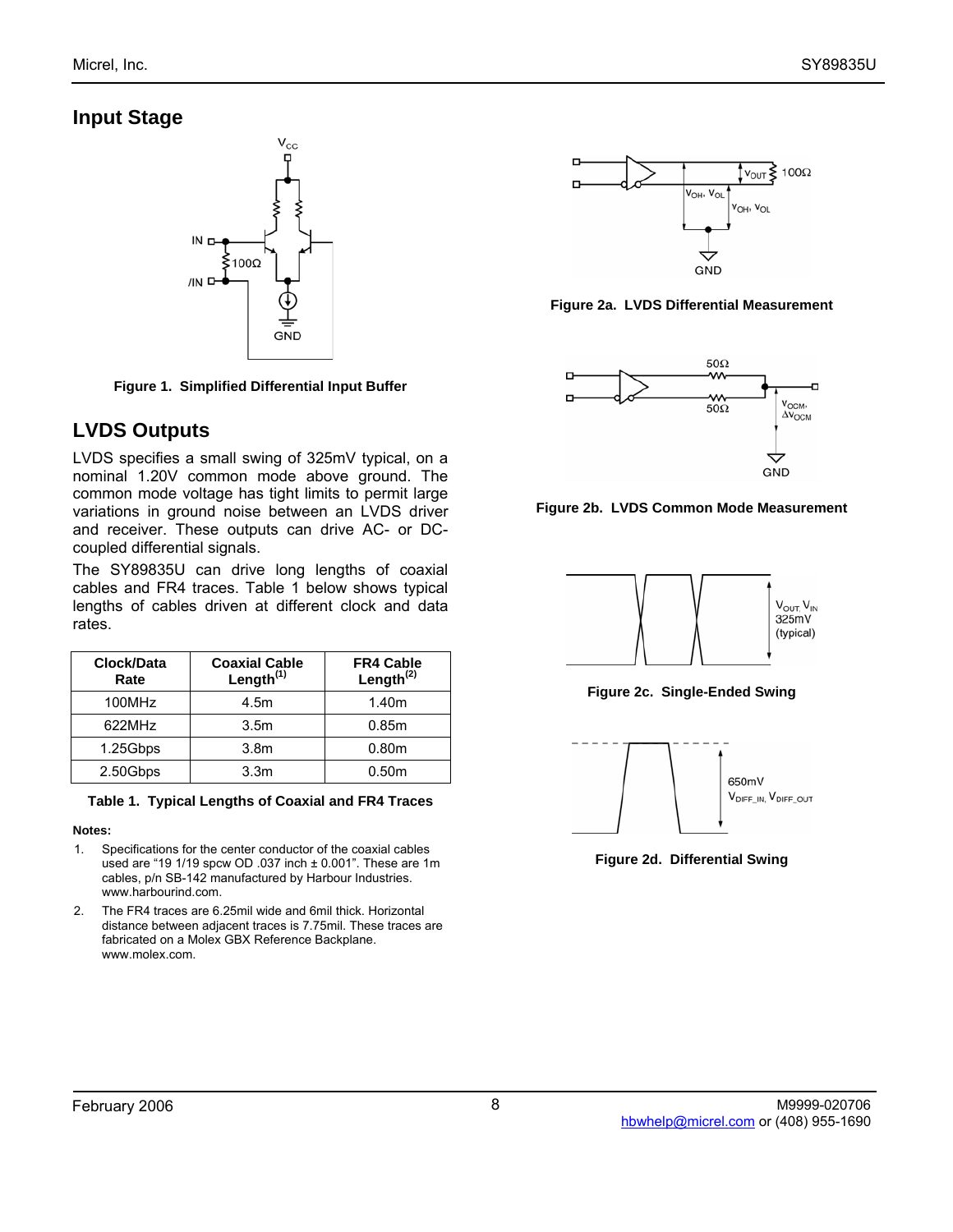## **Input Interface Applications**



**Figure 3. LVDS Input Interface** 

## **Related Product and Support Documents**

| <b>Part Number</b>   | <b>Function</b>                                                                    | <b>Data Sheet Link</b>                                              |
|----------------------|------------------------------------------------------------------------------------|---------------------------------------------------------------------|
| SY89542U             | 2.5V, 3.2Gbps Dual, Differential 2:1 LVDS<br>Multiplexer with Internal Termination | http://www.micrel.com/ PDF/HBW/sy89542u.pdf                         |
| SY89543L             | 3.3V, 3.2Gbps Dual, Differential 2:1 LVDS<br>Multiplexer with Internal Termination | http://www.micrel.com/ PDF/HBW/sy89543u.pdf                         |
| SY89544U             | 2.5V, 3.2Gbps Differential 4:1 LVDS<br>Multiplexer with Internal Input Termination | http://www.micrel.com/ PDF/HBW/sy89544u.pdf                         |
|                      | MLF™ Manufacturing Guidelines Exposed<br>Pad Application Notes                     | http://www.amkor.com/products/notes-<br>papers/MLF appnote 0301.pdf |
| <b>HBW Solutions</b> | New Products and Termination Application<br><b>Notes</b>                           | http://www.micrel.com/product-info/products/sy89830u.shtml          |